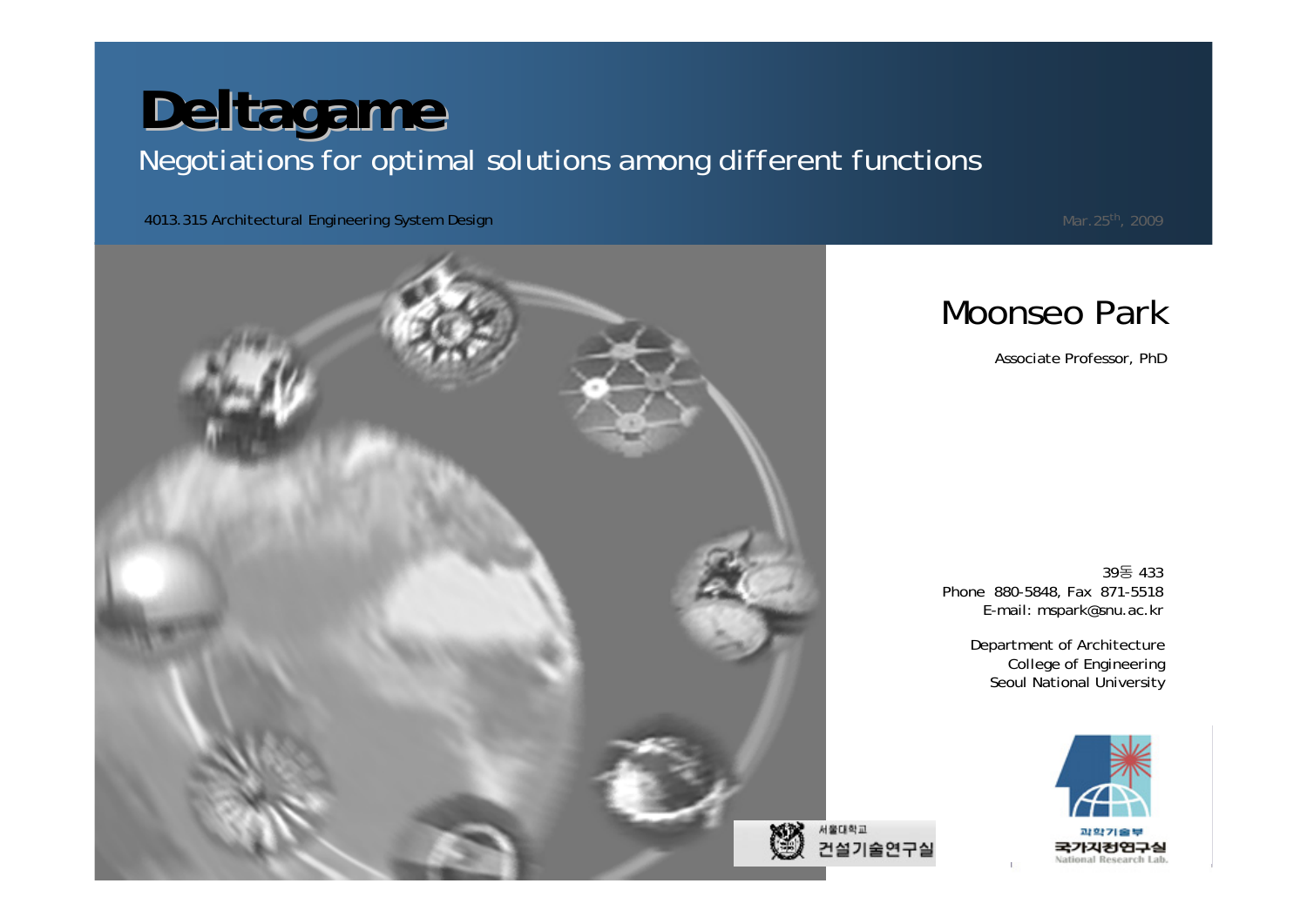## **Group/Team Work Group/Team Work**

#### **Problems**

- **Science and Engineering Education Focus on** the Individual's Work
- **No Experience**
- **Product Orientation**

#### **Necessities and Advantages**

- $\blacksquare$ Complexity Requires Many Experts
- $\blacksquare$ Education Improved
- **Social Advantages**
- Product Improved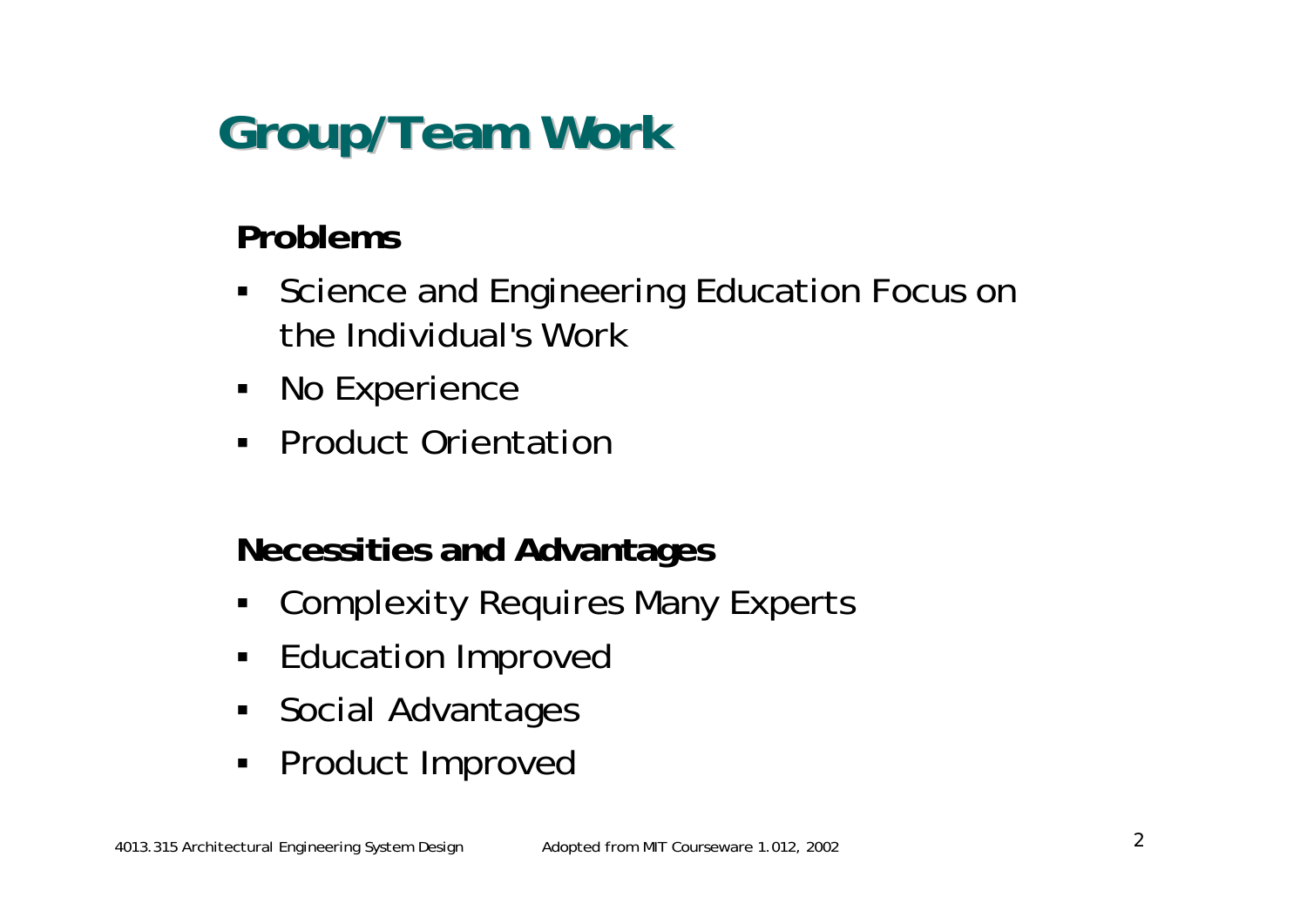#### **Team Building and Team work**

- Goal Statement
- **Social Contract**
- Roles
- **Interaction** 
	- **Interpersonal Relations**
	- $\mathcal{L}_{\mathcal{A}}$ Communication/Information Exchange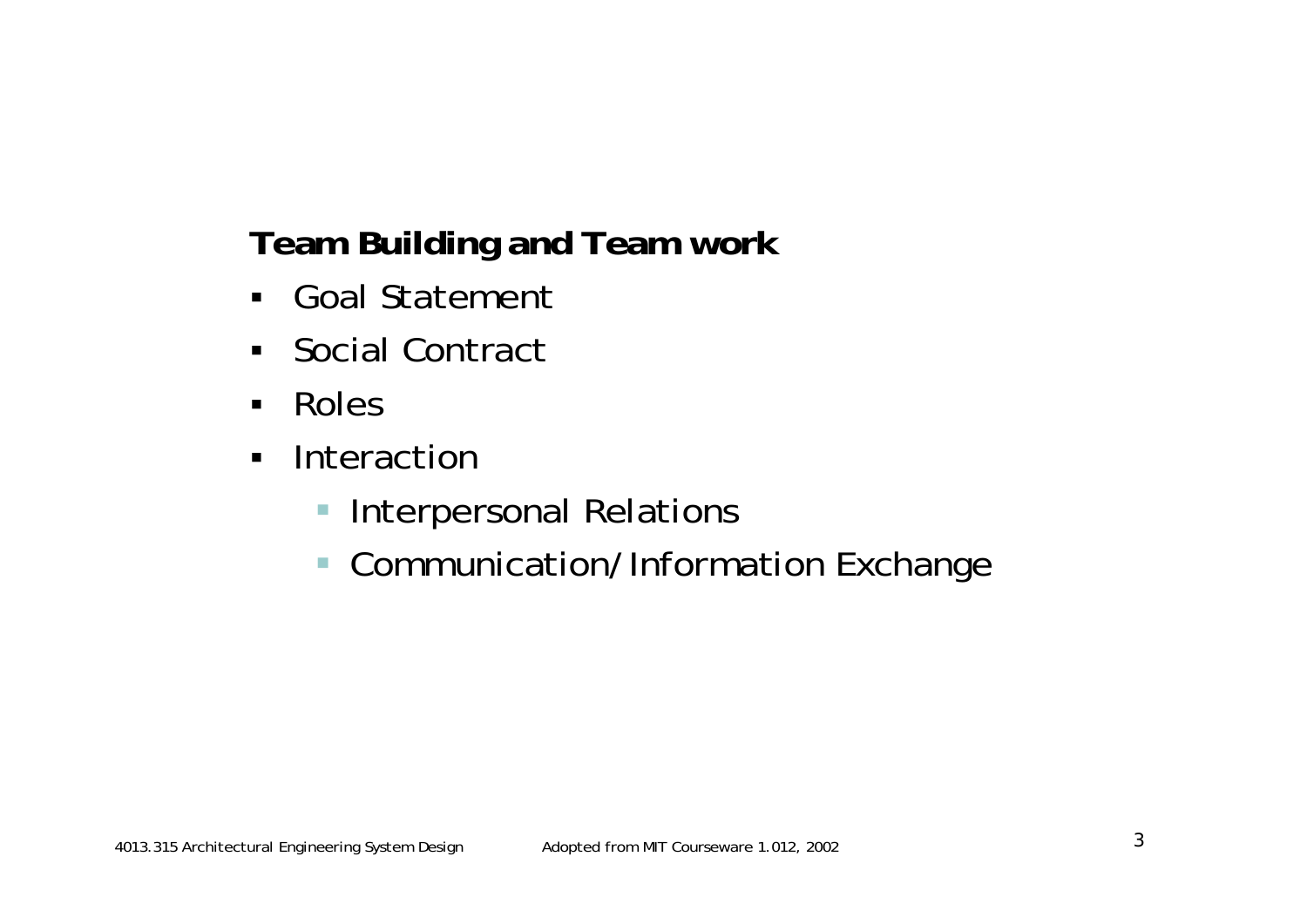## **Guidelines for Effective Meetings Guidelines for Effective Meetings**

(Partially from Bush, MIT M.Sc. Thesis, 1998)

- $\blacksquare$ Meeting Organization
- Facilitator
	- Agenda
	- **Keeps Rules**
	- Avoids Domination
	- **Keeps Time**
- **Record Keeper** 
	- $\mathbf{r}$ Takes Notes
	- $\mathcal{L}_{\mathcal{A}}$ Distributes Notes
- Rotate Roles!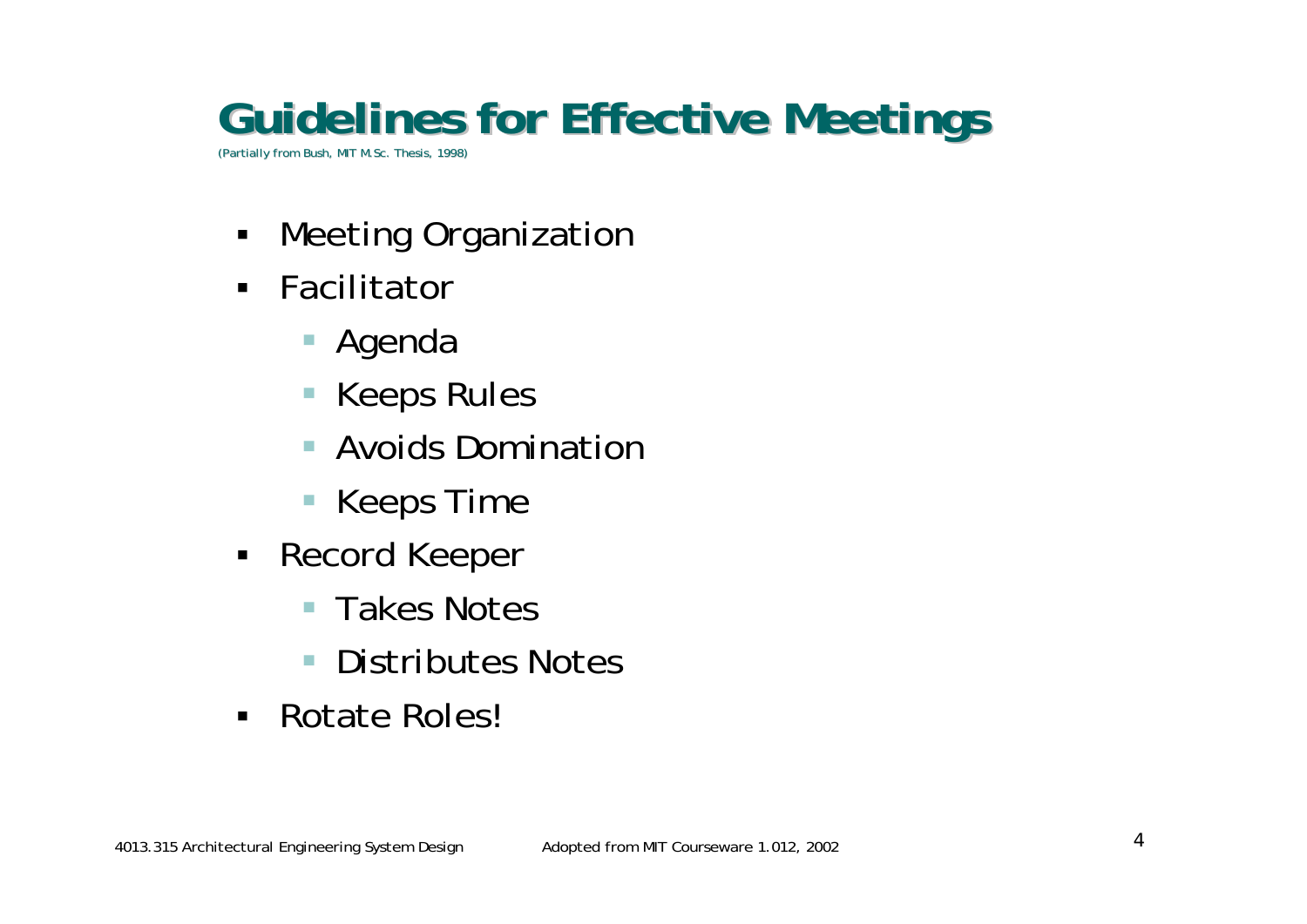## **Beginning Beginning**

- Start meetings on time and hold them in a place where the group won't be distracted or interrupted.
- $\blacksquare$ Come to meetings prepared.
- $\blacksquare$  Assign someone in the group to prepare an agenda before each meeting to be finalized and agreed upon in the first few minutes of the meeting.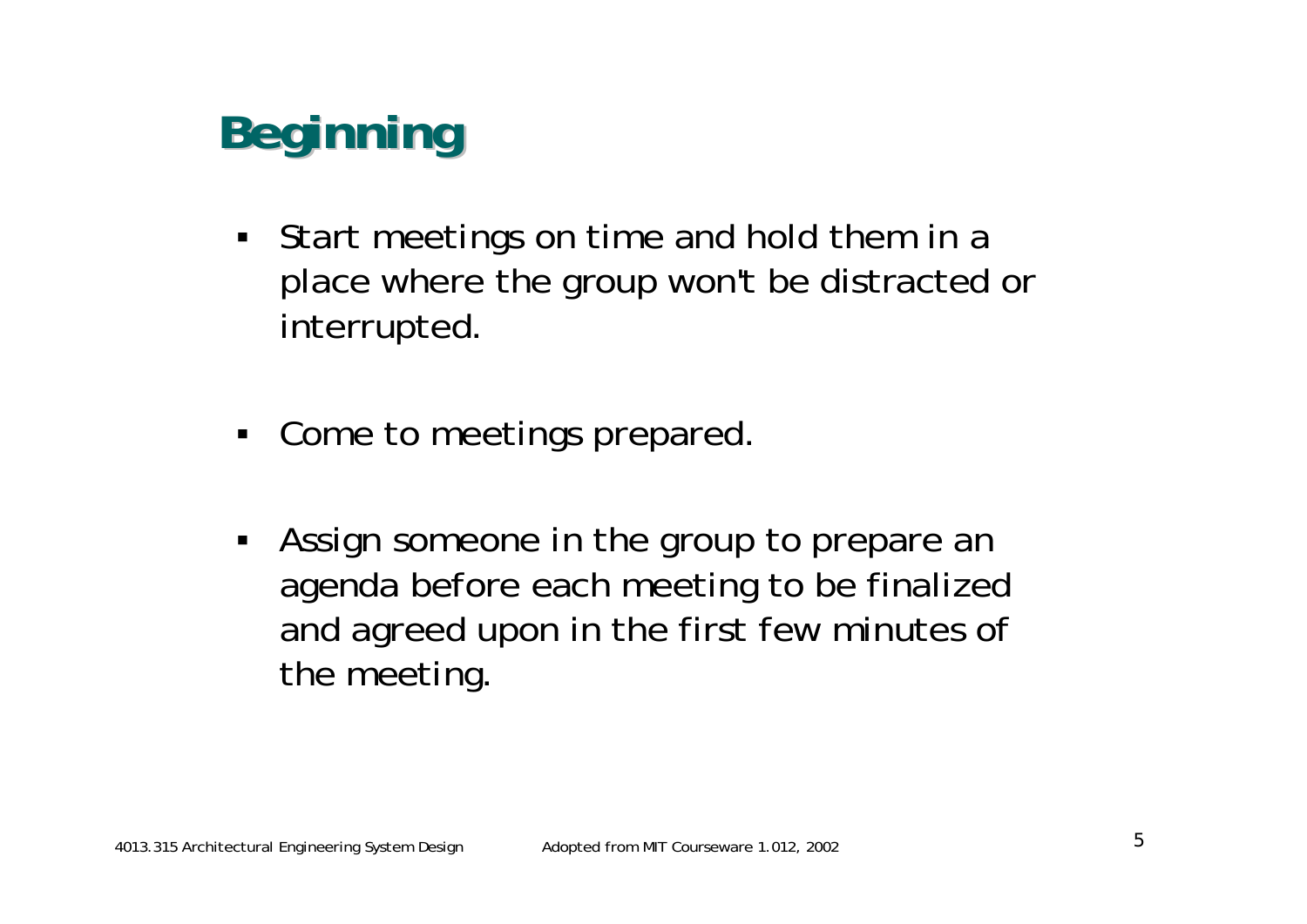## **Speaking Speaking**

- $\blacksquare$  In speaking, the most important thing to aim for is balance. Try to balance the input of each member.
- To maximize the group's collective wisdom, seek to hear from everyone.
- As a group, appoint a leader during each meeting to notice who is speaking and who is not and to invite the comments of those who are silent.
- $\blacksquare$  Encourage each other to speak for no more than 2 minutes at a time unless a group member has a report to give.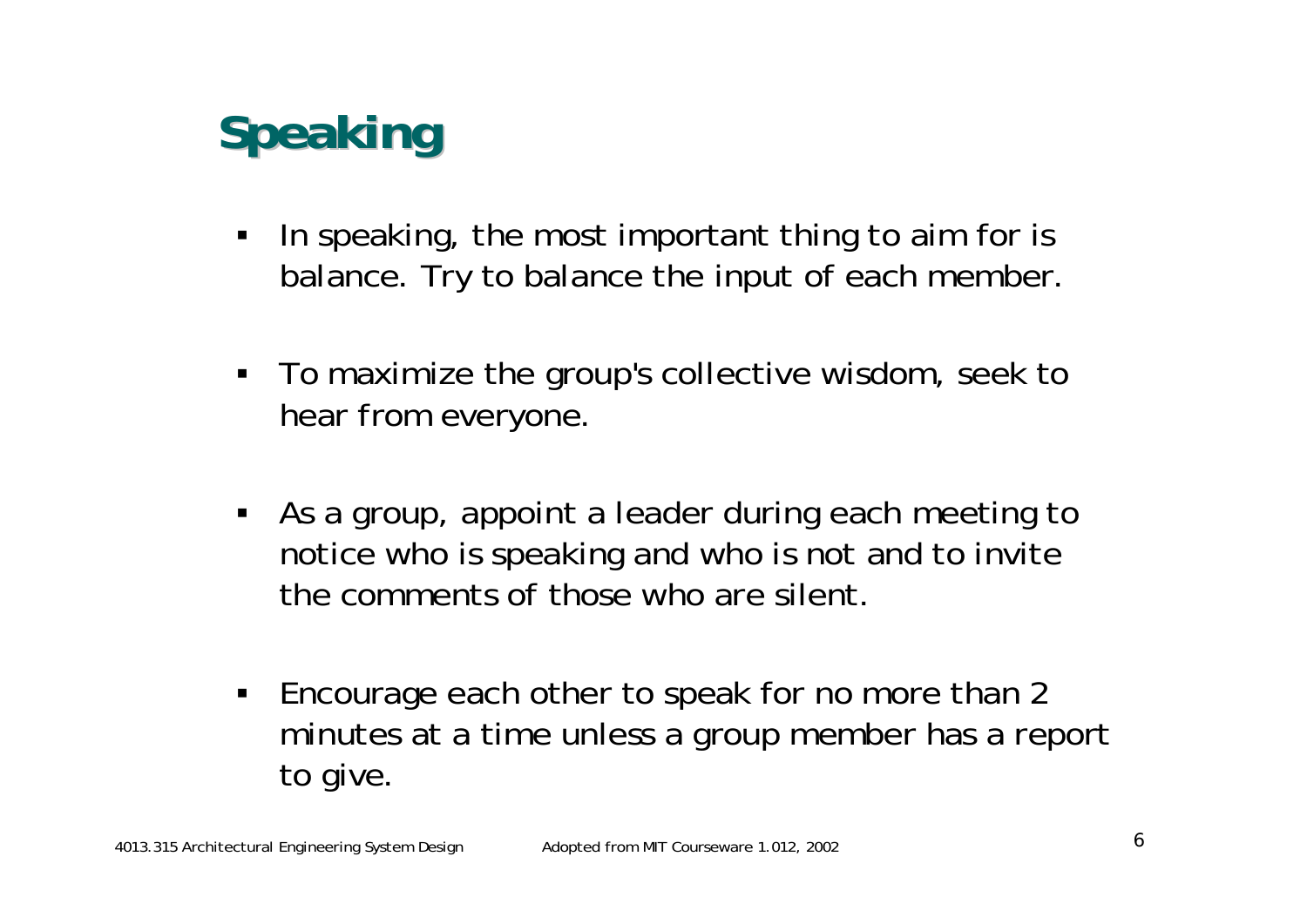# **Speaking Speaking**

- $\blacksquare$  Individually try to find a place where you are not monopolizing nor withdrawing from the conversation at hand.
- When you do speak, try to be honest, courteous, and to the point regarding your own work and the work and ideas of others.
- $\blacksquare$  Avoid interrupting and side conversations; one conversation at a time is plenty, while three or four concurrent conversations make it impossible to go anywhere collectively.
- Stories whether about basketball games or political farce, should probably be saved for other forums.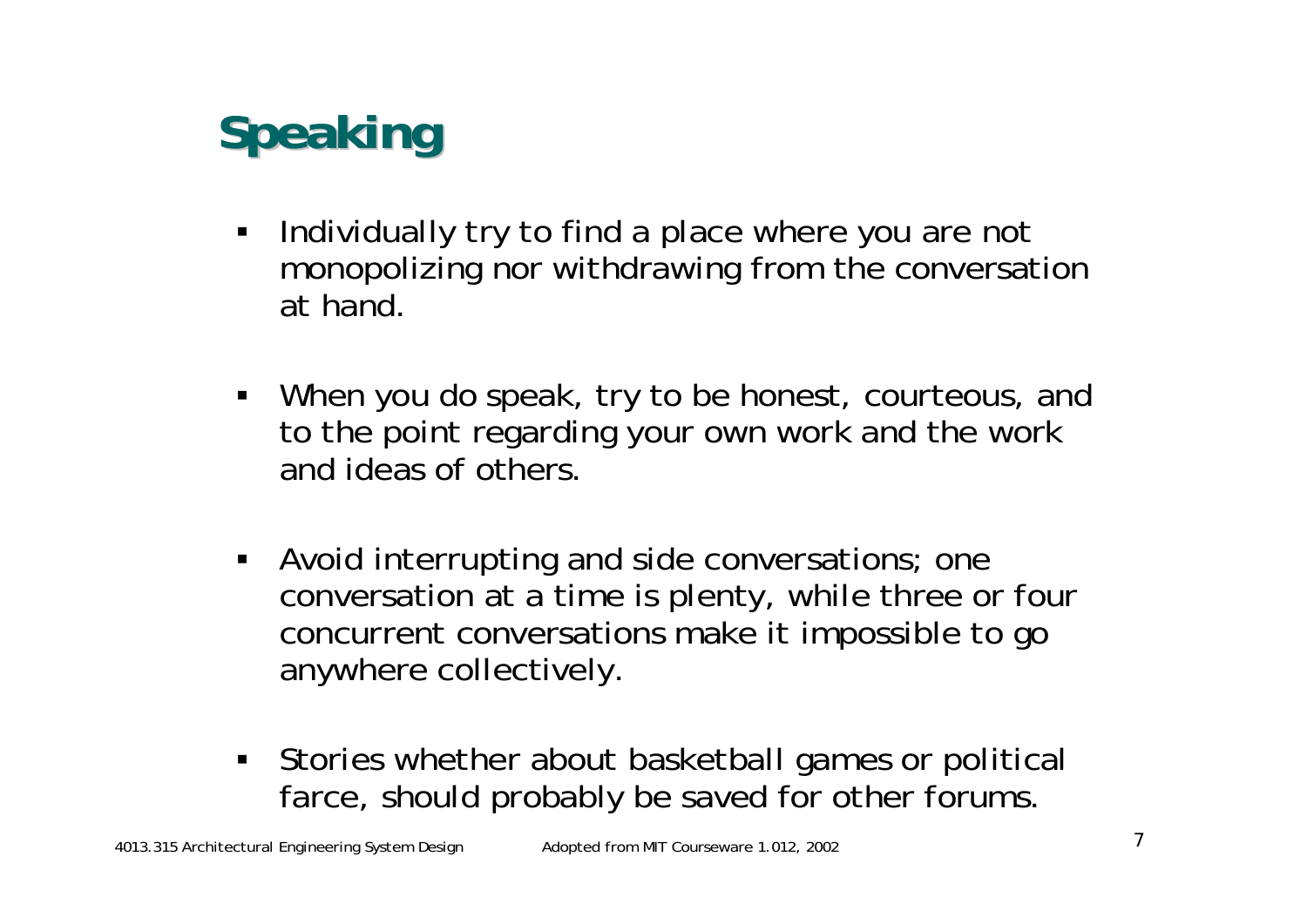# **Listening Listening**

- $\blacksquare$ View listening as more important than speaking.
- $\blacksquare$ Listen well enough to be able to paraphrase what is said.
- $\blacksquare$ Giving/Receiving Feedback
- $\blacksquare$  Give feedback to each other in non-threatening supportive ways (a good way to do this is to focus on the group goals and how a particular issue assists group objectives without attacking any group member).
- **Seek feedback from each other, because it is most often** useful even if disconcerting. Expect to disagree with each other.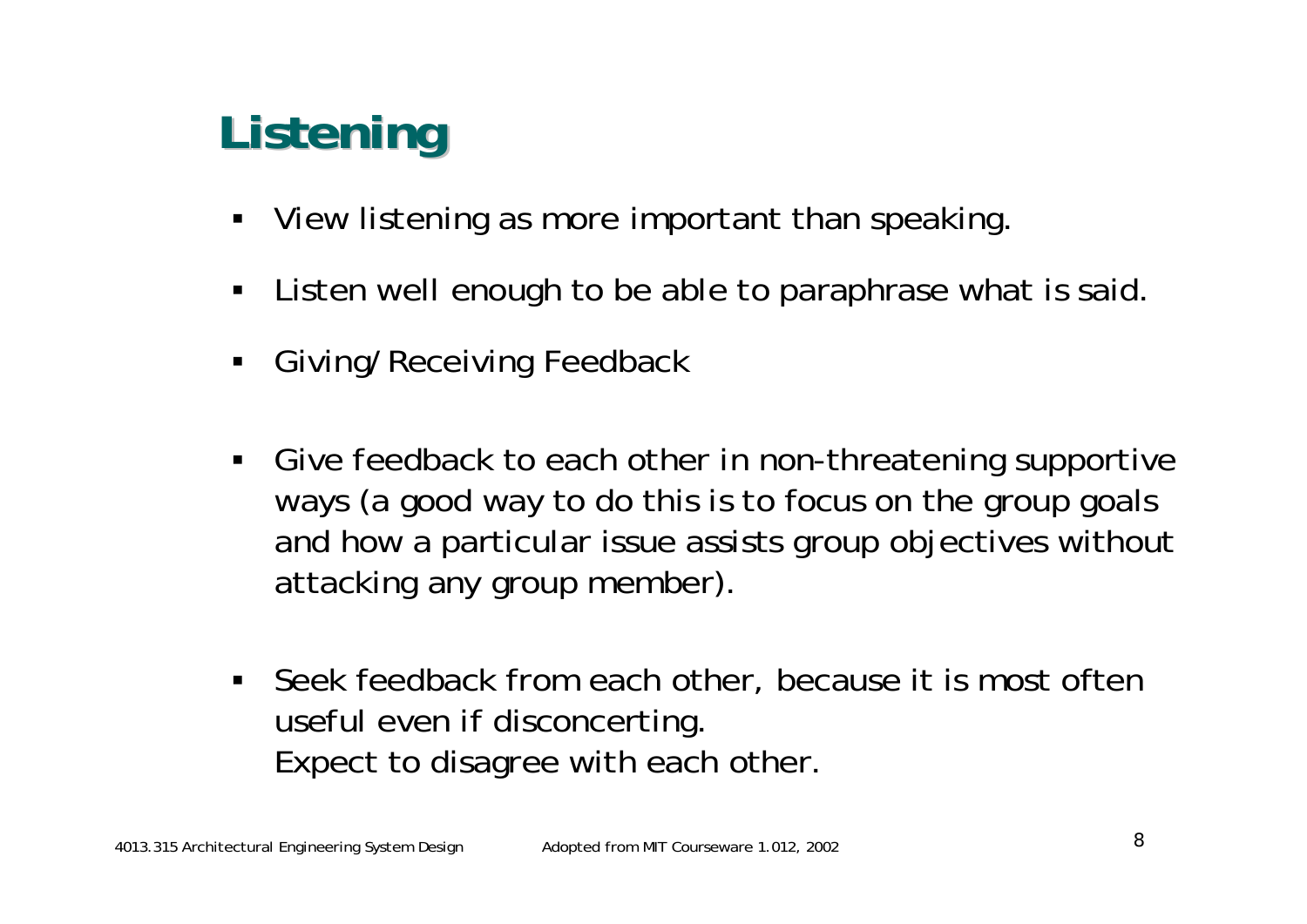## **Listening Listening**

- $\blacksquare$  Do not personalize disagreement; instead, try to learn from it.
- Acknowledge as a group that wisdom and information can come from many different sources: facts, feelings, hunches, opinions, ideas, mistakes, and even silence.
- Seek to maximize the information you obtain from each other in your meetings through asking questions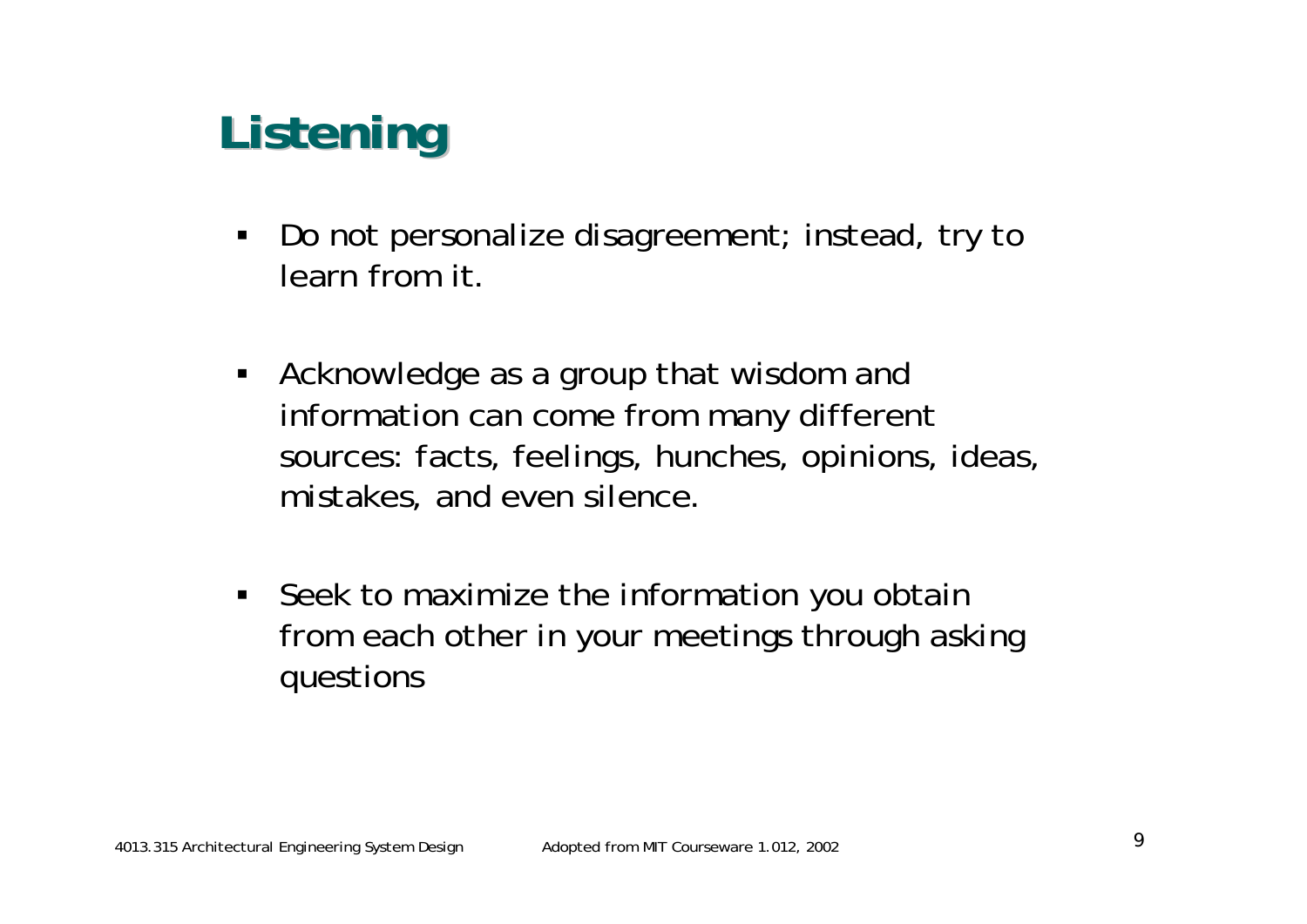## **Decision Decision-making**

- $\blacksquare$  Be careful with the decision-making process. Once a decision has been made, it is very difficult and painful to backtrack.
- $\blacksquare$ Be patient with the process of shaping consensus; make sure everyone agrees with a decision before moving on. One member's disagreement is a liability to group effectiveness.
- Ξ Make sure you hear and address all sides of an issue.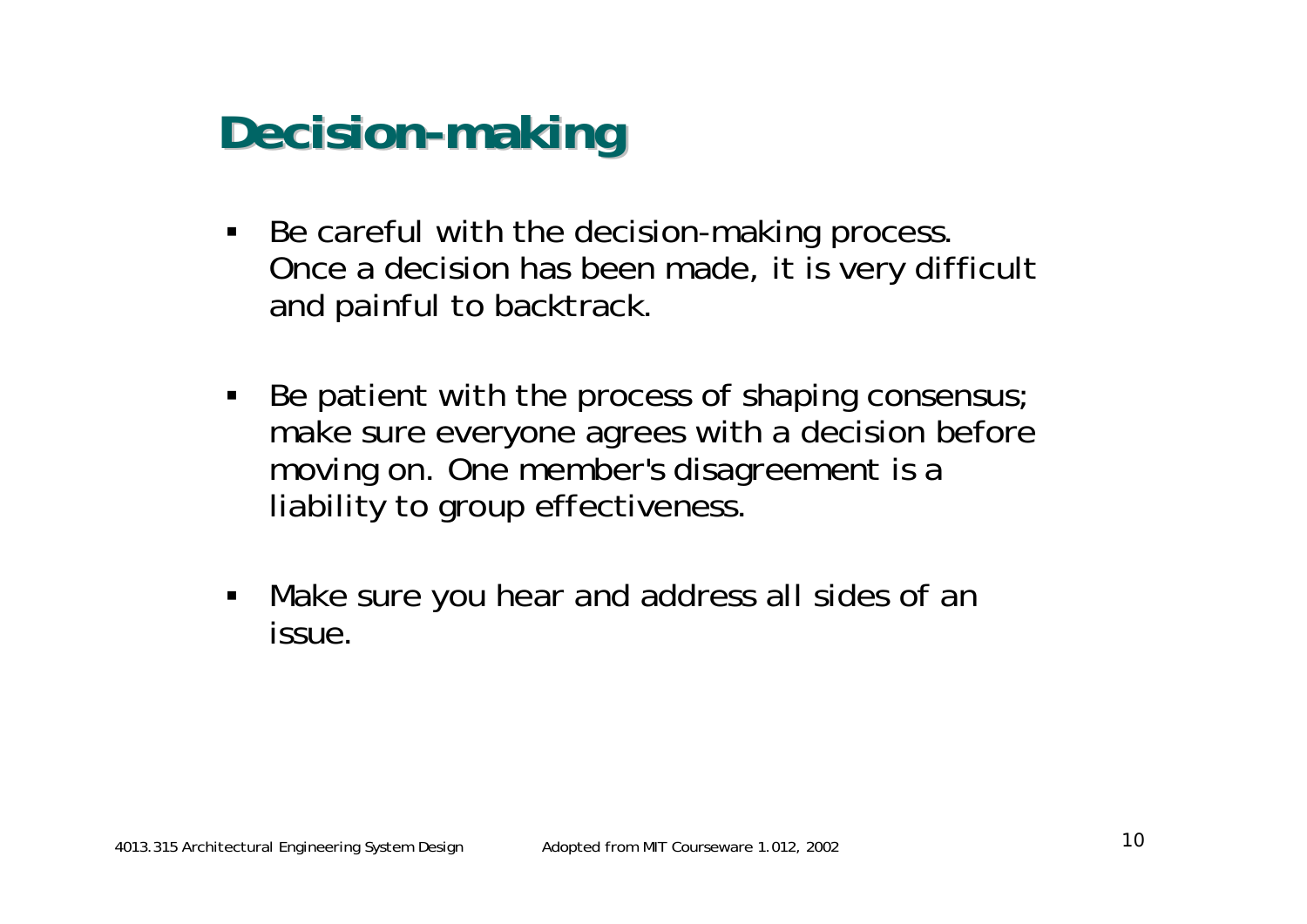## **Decision Decision-making**

- $\blacksquare$  If necessary, go through several iterations of analyzing alternatives, eliminating the most obvious, re-analyzing, eliminating, etc.
- **If the decision-making process is not handled with** care, a decision will probably have to be rethought at a later date after unneeded headache and work.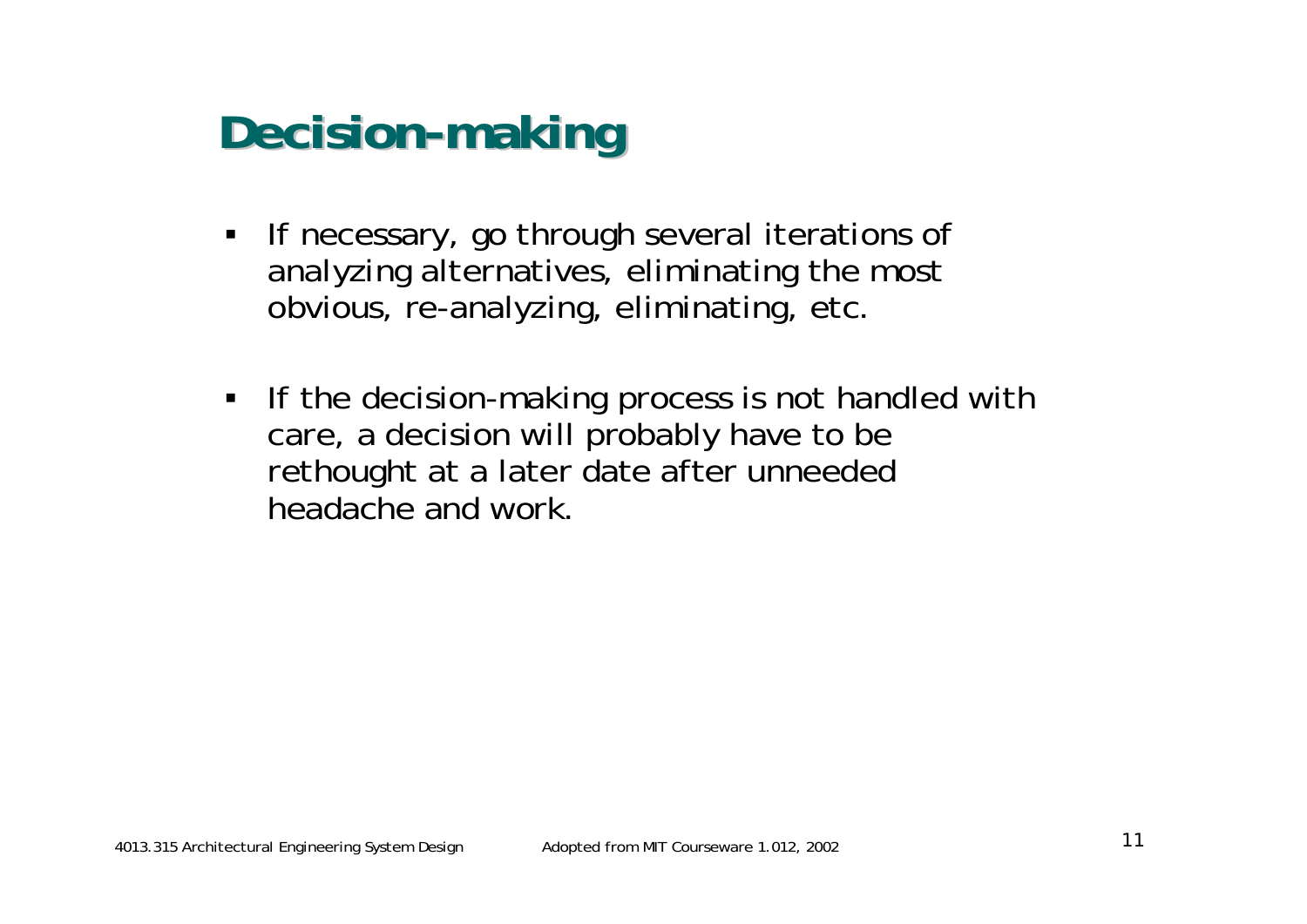## **Ending**

- $\blacksquare$ End meetings on time.
- $\blacksquare$  Make significant progress towards the goal of a meeting before ending.
- Whenever these two objectives conflict, be sure to discuss why significant progress was not achieved and whether to continue or meet another time.
- **Summarize what the meeting accomplished.**
- Set the date and time of your next meeting, the possible agenda, and any necessary preparations or tasks.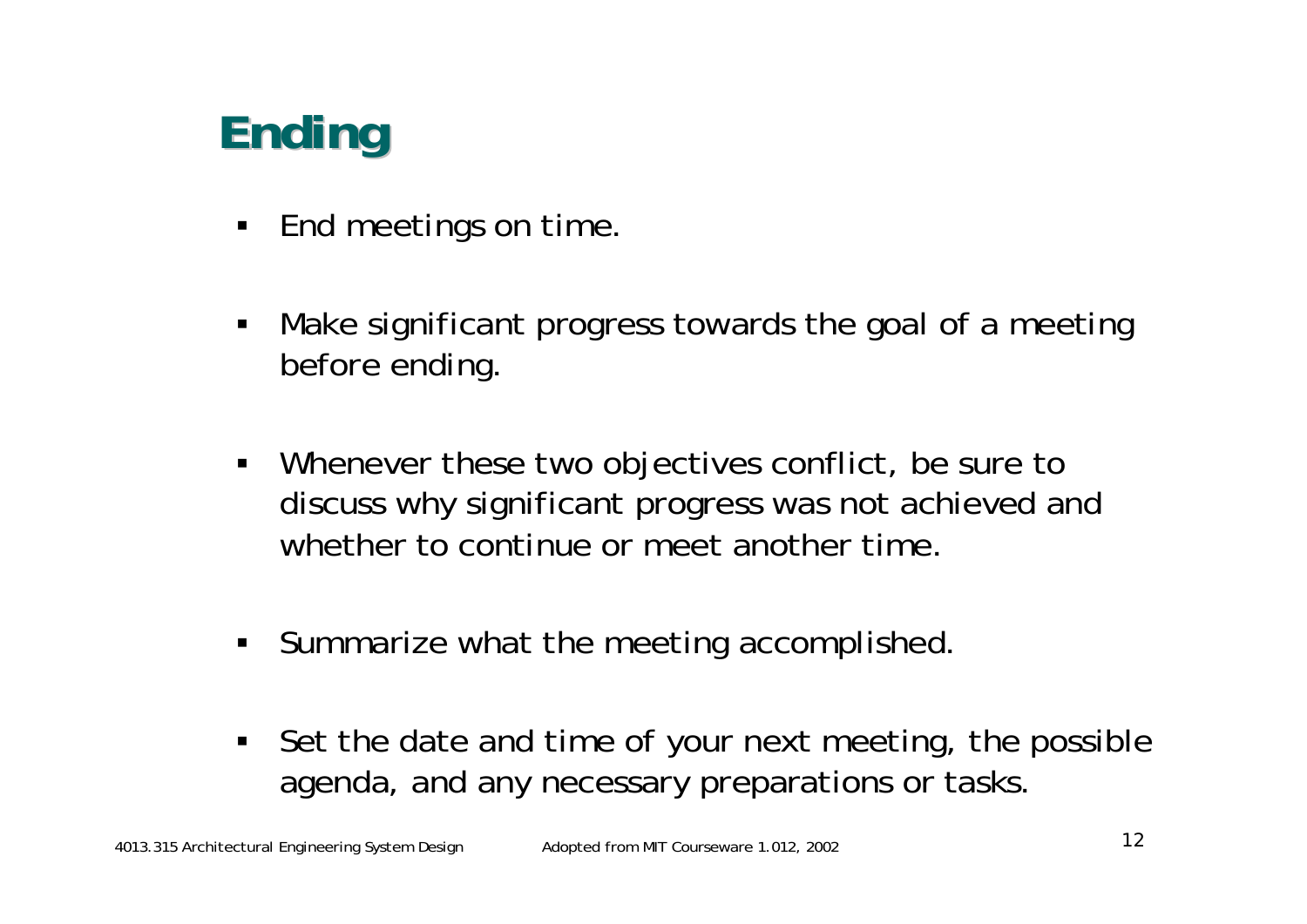## **Indicators of Successful Teamwork in Industry** (*Hensey, 1992*)

- $\blacksquare$  Obtaining the opinions and involvement of other group members in issues that concern them before making final decisions.
- $\blacksquare$ Being willing to help team members even when inconvenient or requires extra effort.
- $\blacksquare$ Voluntarily offering relevant experiences, ideas, and findings to team members.
- $\blacksquare$ Making timely contribution to someone else's action plan or project when requested.
- $\blacksquare$  Acknowledging a colleague's contribution to a project when working with a client or senior manager, sharing the credit.
- $\blacksquare$  Being non-defensive and receptive to the suggestions, ideas, opinions, and needs of colleagues; making effort to understand before criticizing.
- $\blacksquare$ Considering impact your plans and actions will have on others.
- $\blacksquare$ Being unwilling to criticize third party who is not present, not gossiping.
- $\blacksquare$ Coming prepared to present or participate when you have a role to play in meetings.
- $\blacksquare$ Expressing appreciation for teamwork extended to you and your people that was helpful.
- $\blacksquare$  Identifying and helping to pick up loose ends even though they may not be in your area of responsibility.
- $\blacksquare$  Keeping people advised of changes and developments and new information on a task or project.
- $\blacksquare$  Being supportive of team's objectives once they are set, rather than sabotaging, faultfinding, or being negative behind the scenes.
- $\blacksquare$  Pitching in when the whole team needs help in meeting a deadline or solving a problem, even if it's "not your job".
- $\blacksquare$ Trusting the team to develop consensus on an issue, even if it takes a little more time.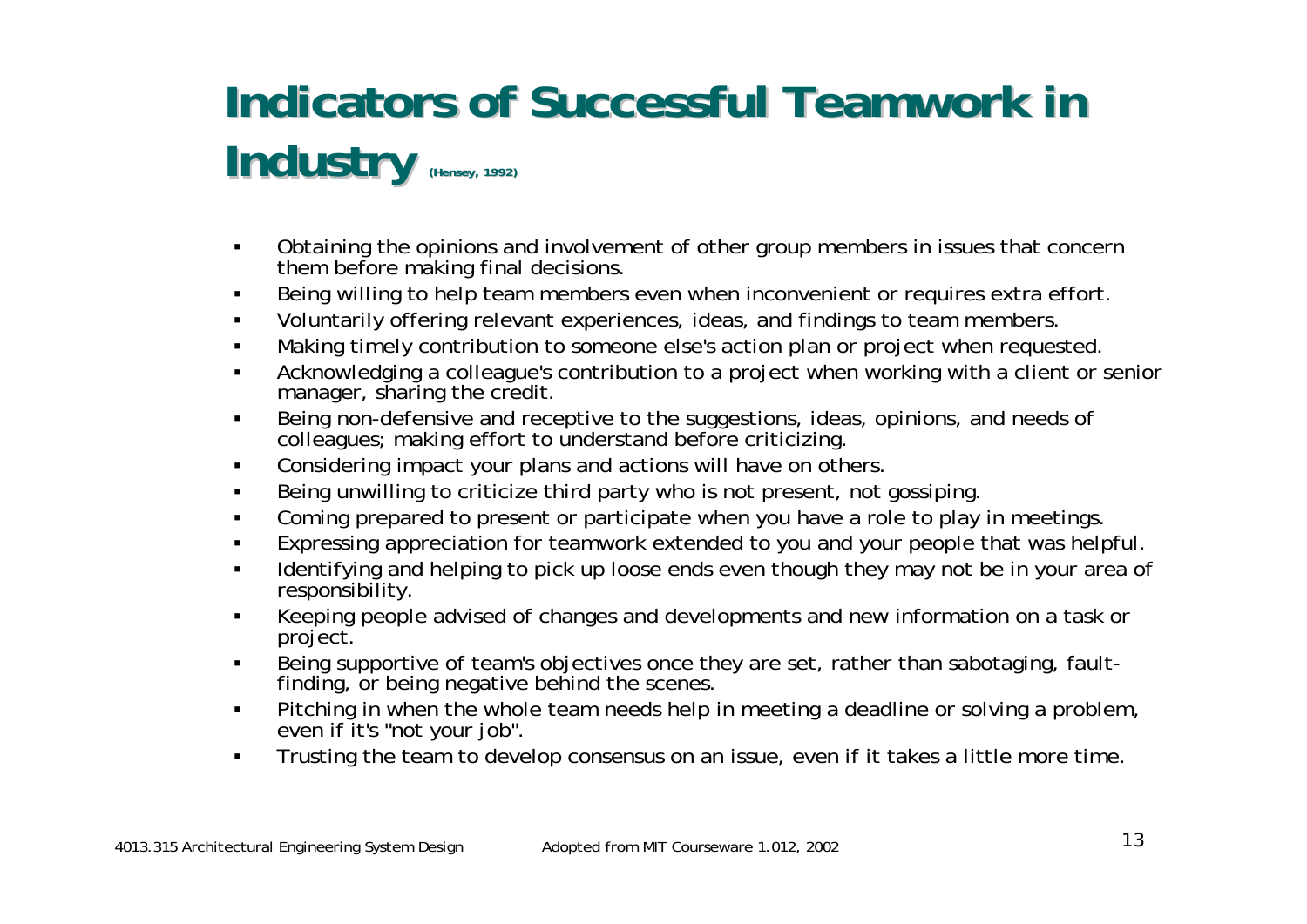- $\blacksquare$  **Not all Groups are Teams: How to Tell the Difference**
- $\blacksquare$  Katzenbach, Jon R., and Douglas K. Smith. "The Discipline of Teams." Harvard Business Review (1993).

| <b>WORKING GROUP</b>                                                        | <b>TEAM</b>                                                                |  |  |
|-----------------------------------------------------------------------------|----------------------------------------------------------------------------|--|--|
| Strong, Clearly Focused Leader                                              | <b>Shared Leadership Roles</b>                                             |  |  |
| Individual Accountability                                                   | Individual and Mutual<br>Accountability                                    |  |  |
| The Group's Purpose is the Same<br>as the Broader Organizational<br>Mission | Specific Team Purpose that the<br><b>Team itself Delivers</b>              |  |  |
| Individual Work-products                                                    | Collective Work-products                                                   |  |  |
| <b>Runs Efficient Meetings</b>                                              | Encourages Open-ended Discussion<br>and Active Problem-solving<br>Meetings |  |  |
| Measures its Effectiveness<br>Indirectly by its Influence on<br>Others      | Measures Performance Directly by<br>Assessing Collective Work-products     |  |  |
| Discusses, Decides, and Delegates                                           | Discusses, Decides, and Does Real<br>Work Together                         |  |  |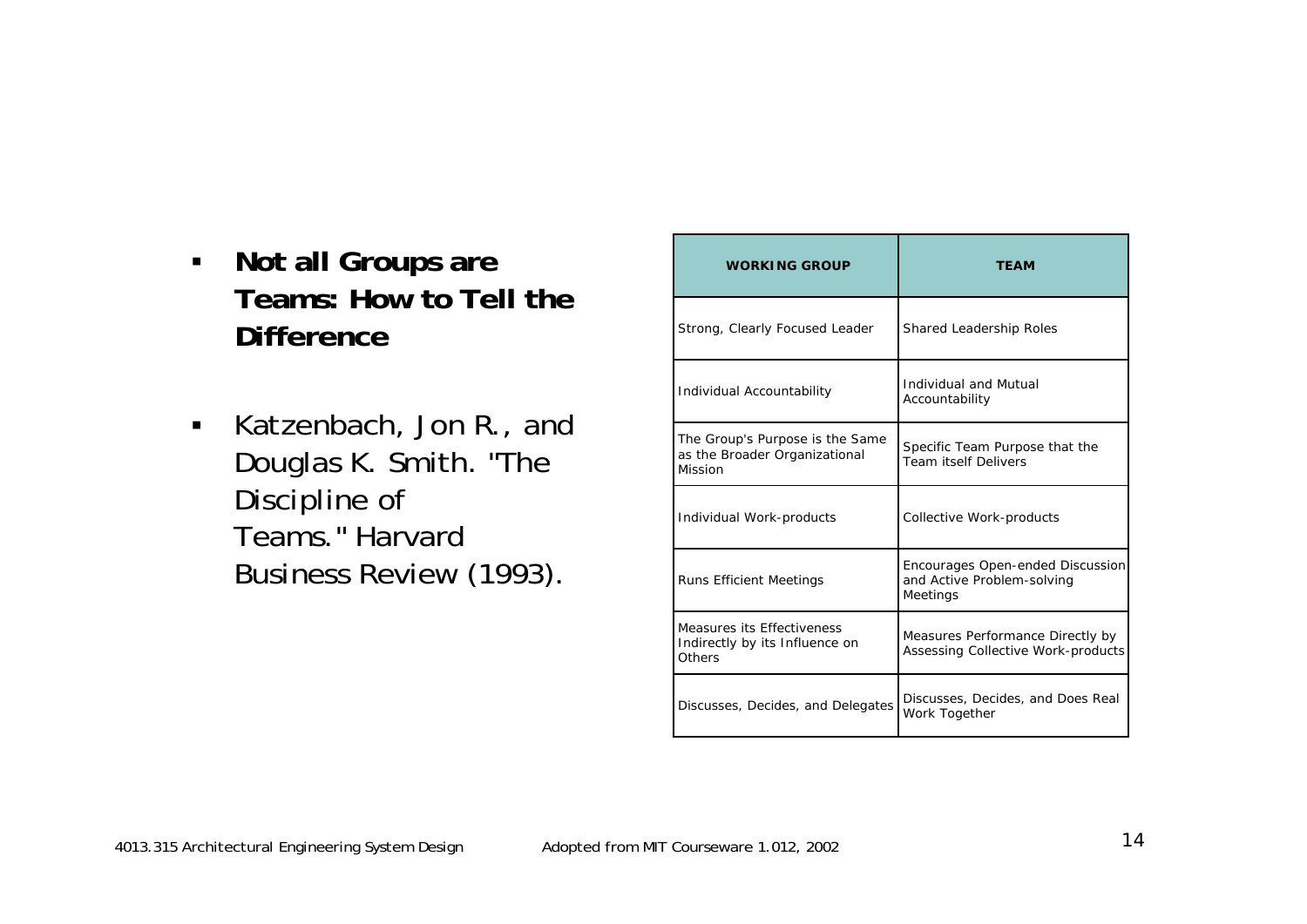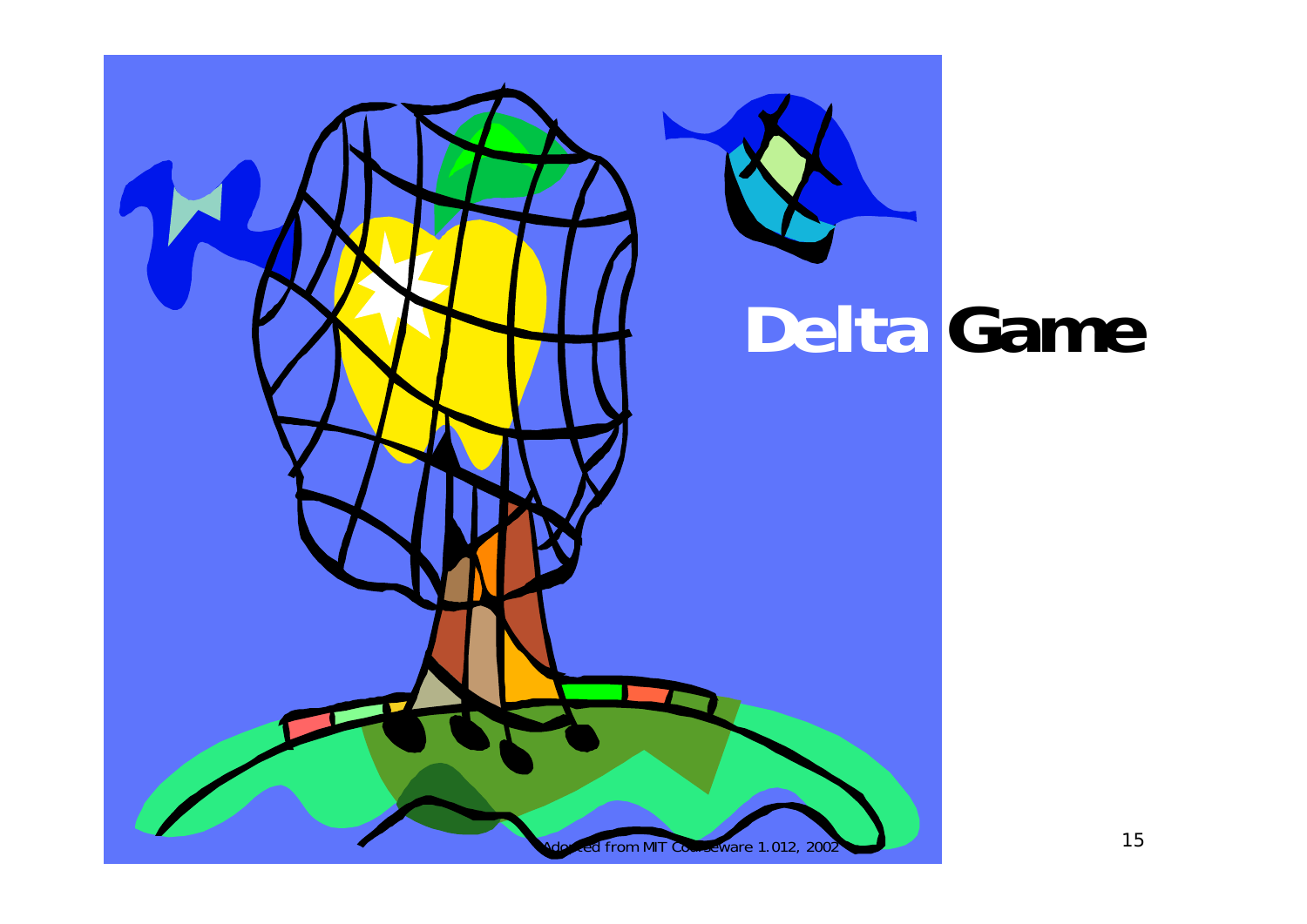- Congratulations! You are now a member of an expert design team.
- Your collective task will be to design a new residence suitable for inhabitants of the imaginary *Deltoid plane*.
- **Each team member will contribute** different expertise to the project, and each has different design responsibilities to fulfill.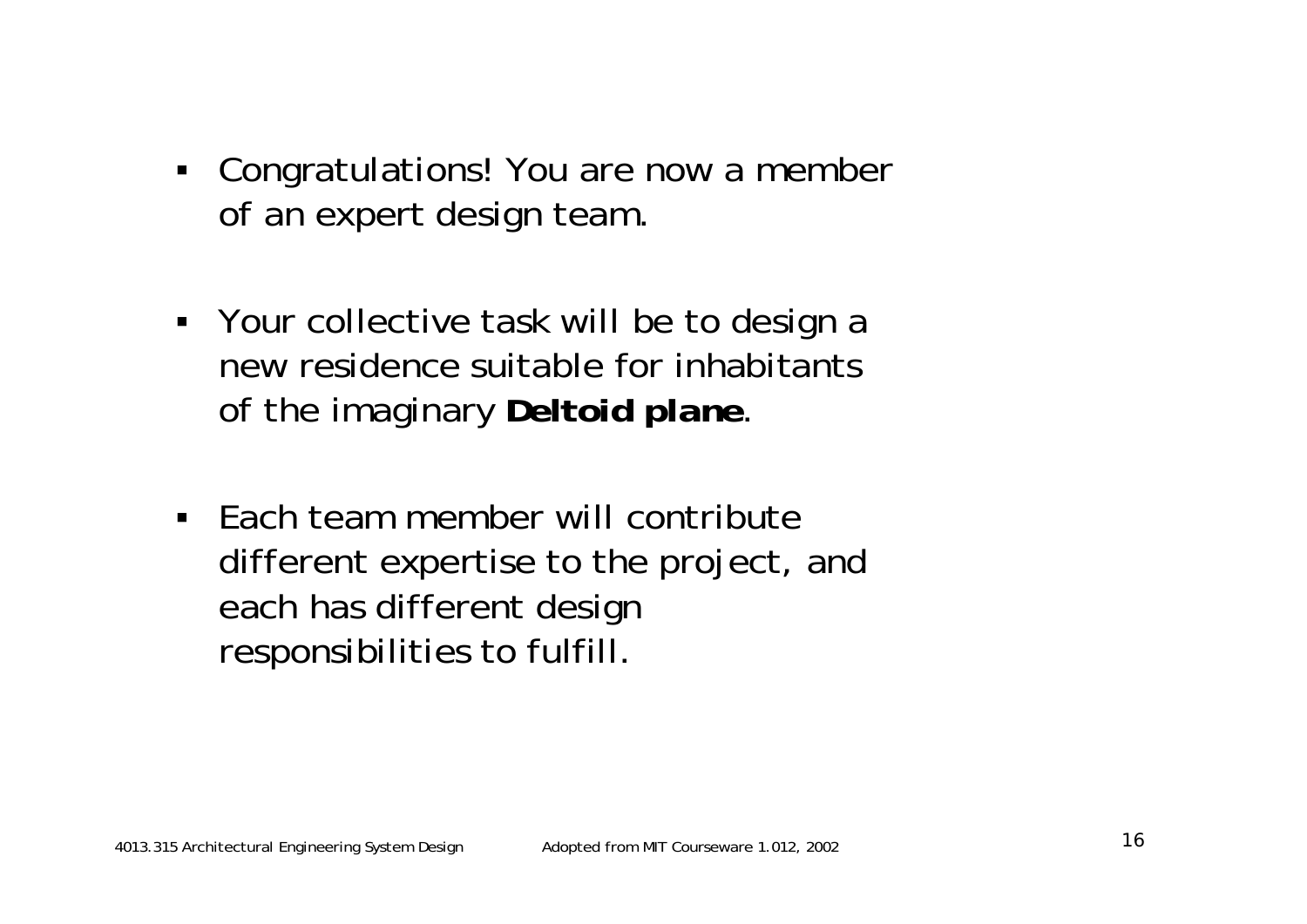### **Life on DeltaP**

- **A plane**, not a planet, so designing in two-dimensional rather than three-dimensional space.
- $\blacksquare$  No z axis and unfamiliar relations between the x and y axes (a right angle on DeltaP measures 60° or π/3 radians)



 All sides of an equilateral triangle form lines considered perpendicular to all others.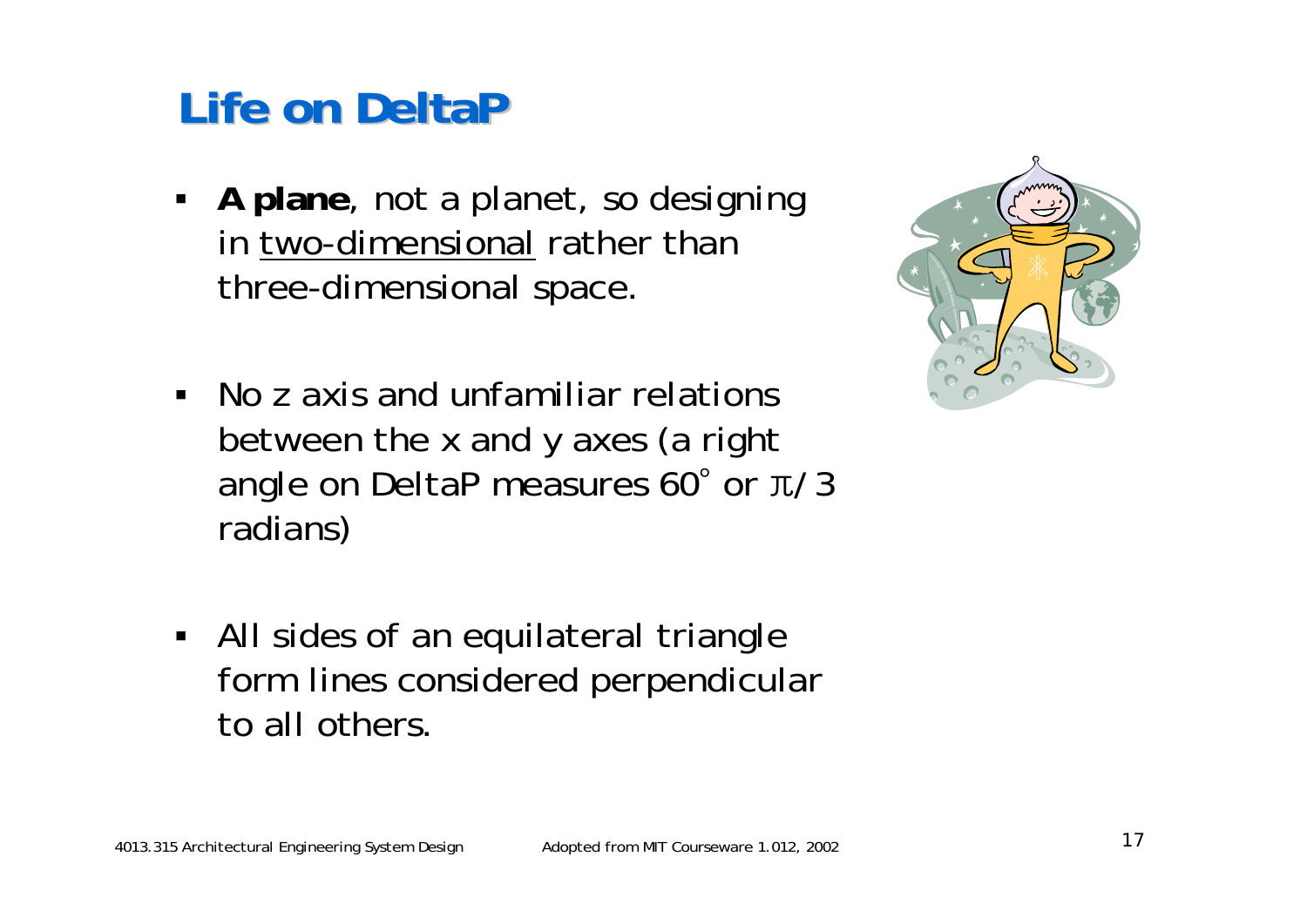- No such thing as a "circle" on DeltaP, nor even the concept of continuity.
- Residents construct their artifacts strictly with discrete triangular forms.
- Your team will design the residence by assembling into a cluster, the most prized building materials on DeltaP, equilateral triangular components called "deltas."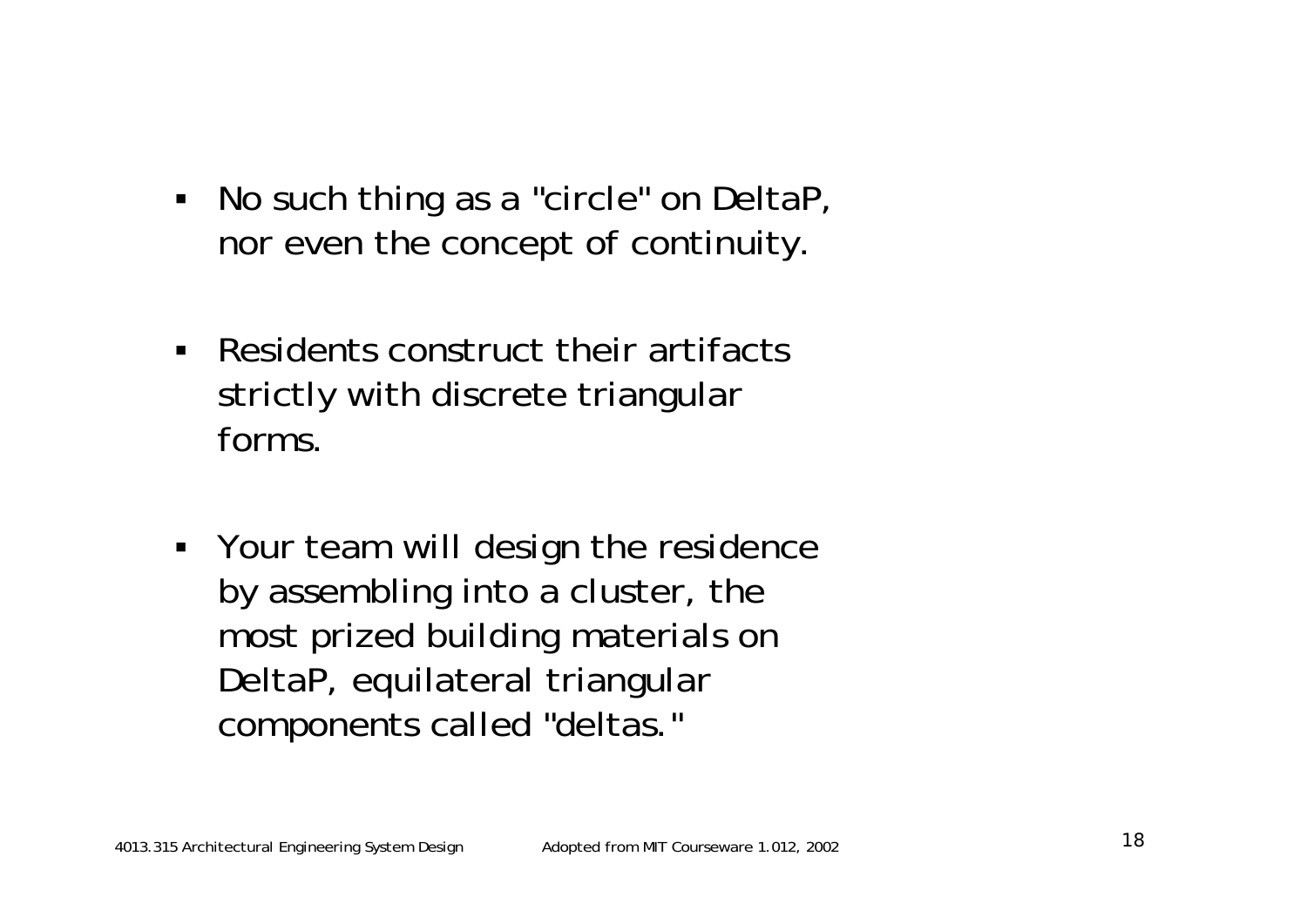### **Delta Specifications**

- Come in red and blue versions
- Always measure 2 lyns per side.
- Four "quarterdeltas", QDs, triangular units of area measure with sides of 1 lyn, fit within a delta.

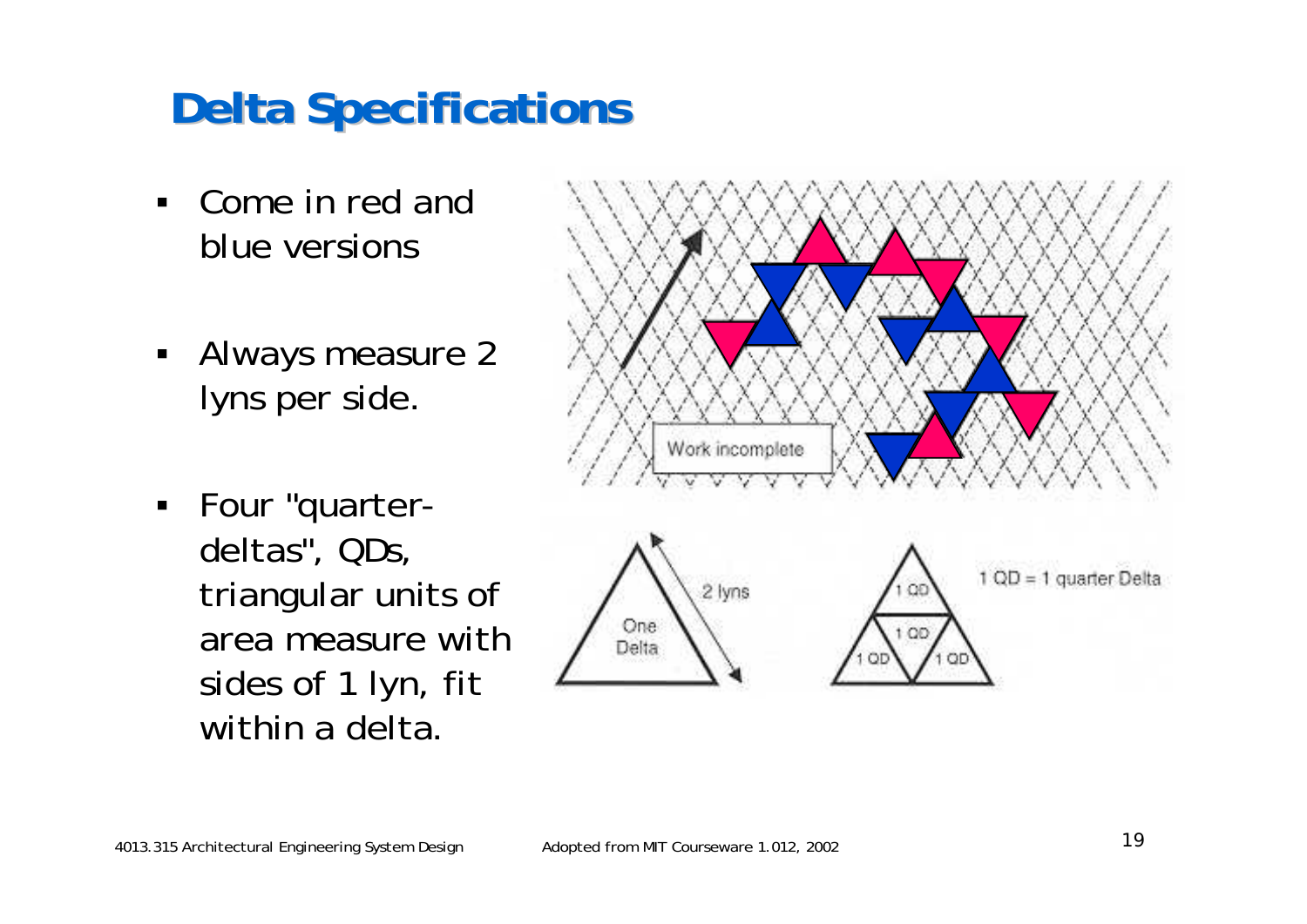### **Measurements on DeltaP**

| <b>MEASUREMENT</b> | <b>UNIT OF</b><br><b>MEASUREMENT</b> | <b>SYMBOL</b> |  |
|--------------------|--------------------------------------|---------------|--|
| <b>Time</b>        | Wex                                  | <b>WX</b>     |  |
| <b>Distance</b>    | Lyn                                  | In            |  |
| Area               | Quarter-Delta                        | QD            |  |
| Heat               | <b>Deltan Thermal</b><br>Unit        | <b>DTU</b>    |  |
| Temperature        | <b>Degrees Nin</b>                   | °Nn           |  |
| Currency           | Zwig                                 | ı             |  |

- **MEASUREM All of DeltaP's units of measure share the** divisibility and extensibility conventions of the metric system; in the measure of time, for example, there are both microwex (μwx) and megawex (Mwx).
- **In relation to the attention**and life-spans of Deltans, these units are roughly equivalent to seconds and years, respectively, here on Earth.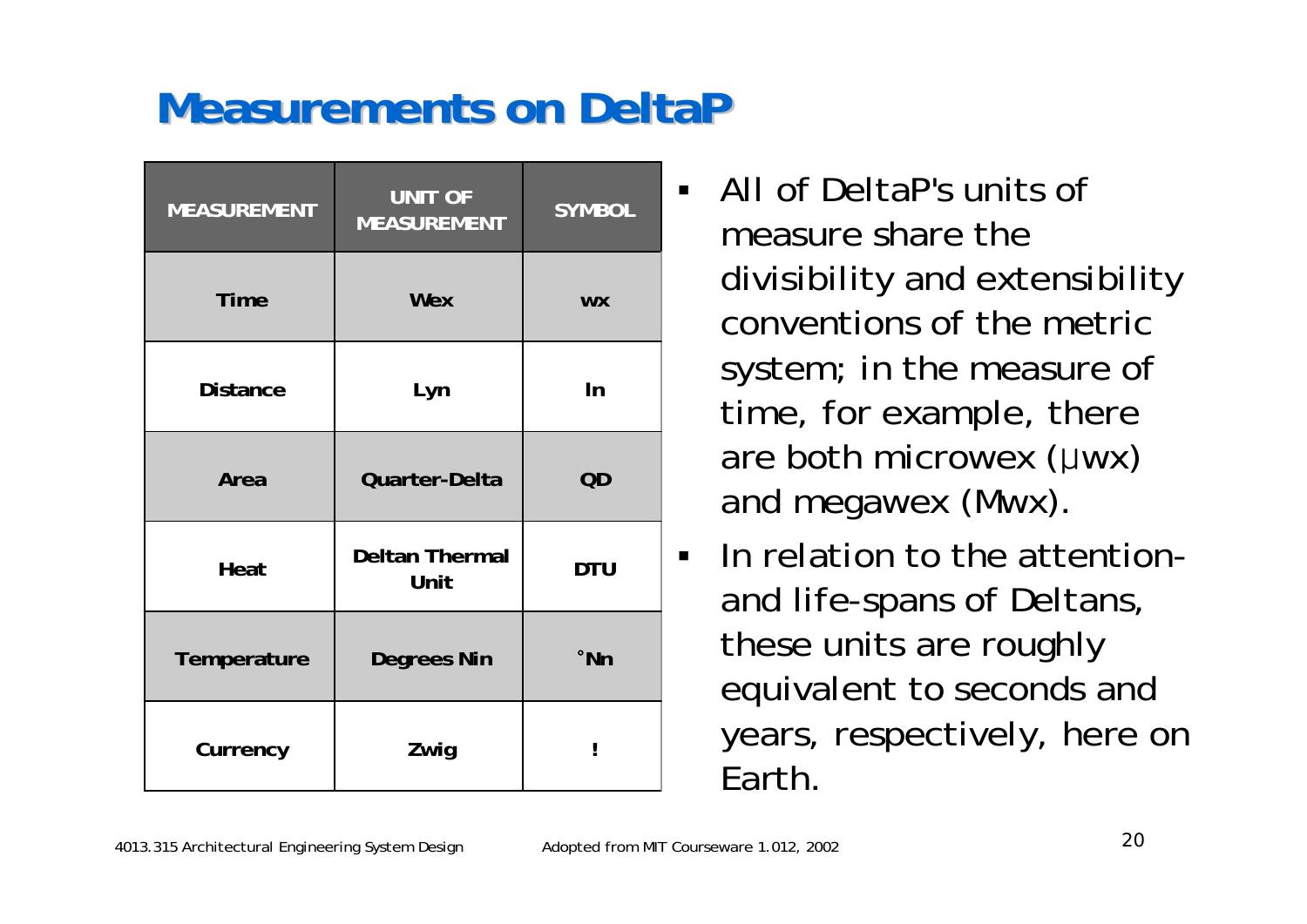### **Building Components Building Components**

- $\blacksquare$  Delatas have more complex functional and aesthetic characteristics than their simple form and dimensions would suggest.
- $\blacksquare$  . Conduct heat among themselves, radiate heat to outer space, melt if too hot, and grow if too cool.
- Red deltas produce heat.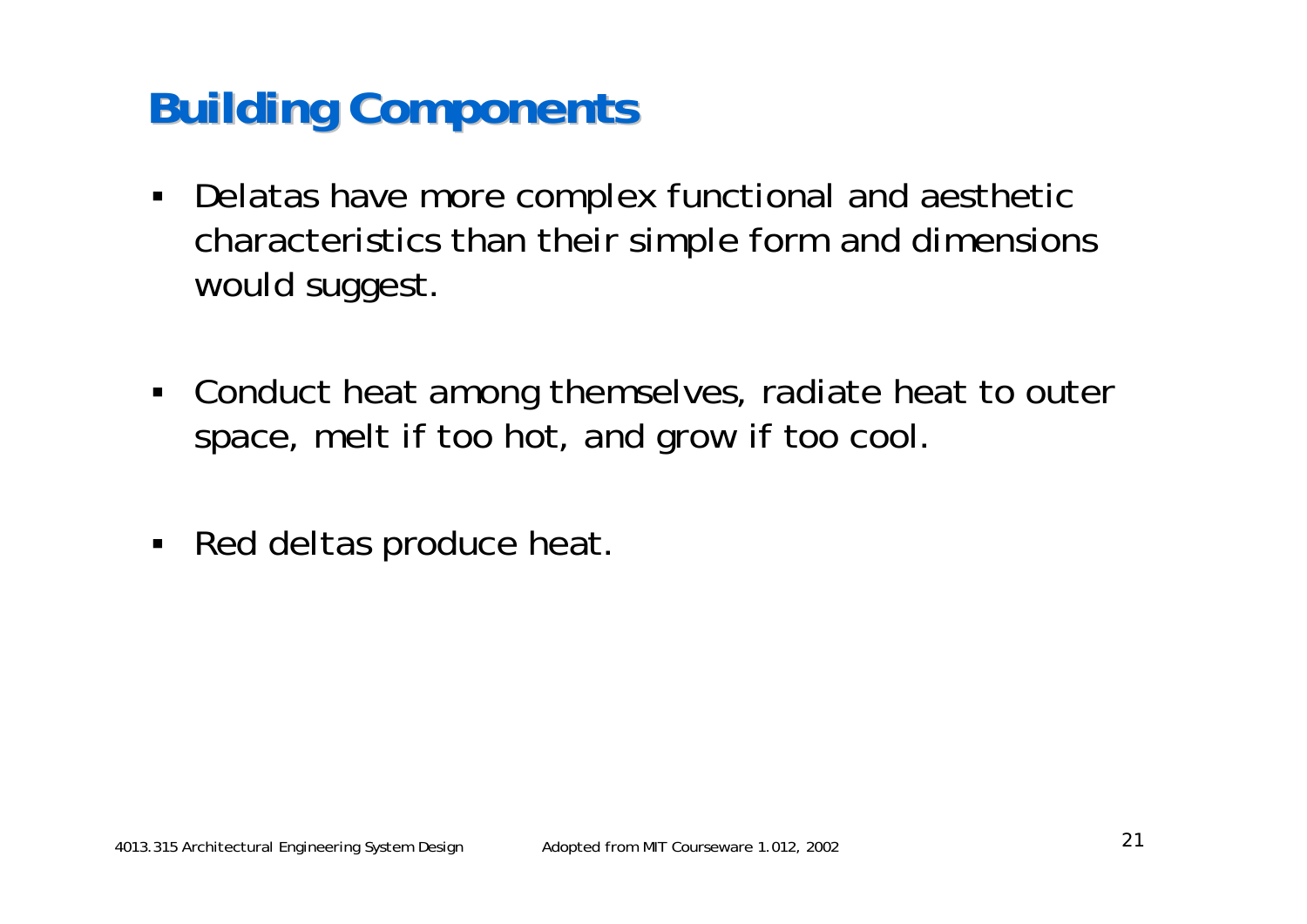- Two different kinds of cement are needed to join them together.
- Different colors and different quantities of deltas cost different amounts of money per delta, and can be assembled in clusters that are either exceedingly ugly or very attractive to the Deltans.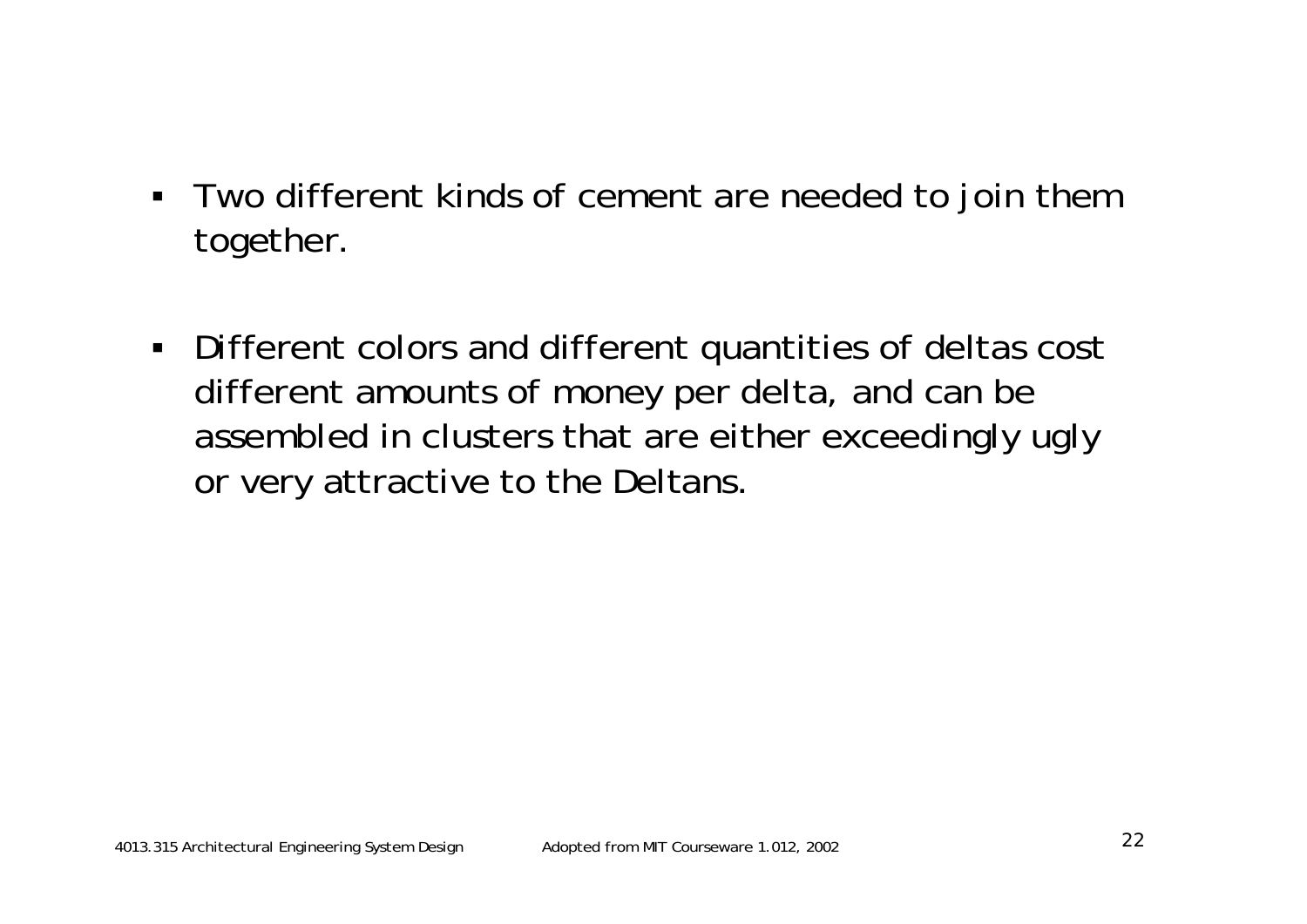#### **Team Meeting Team Meeting**

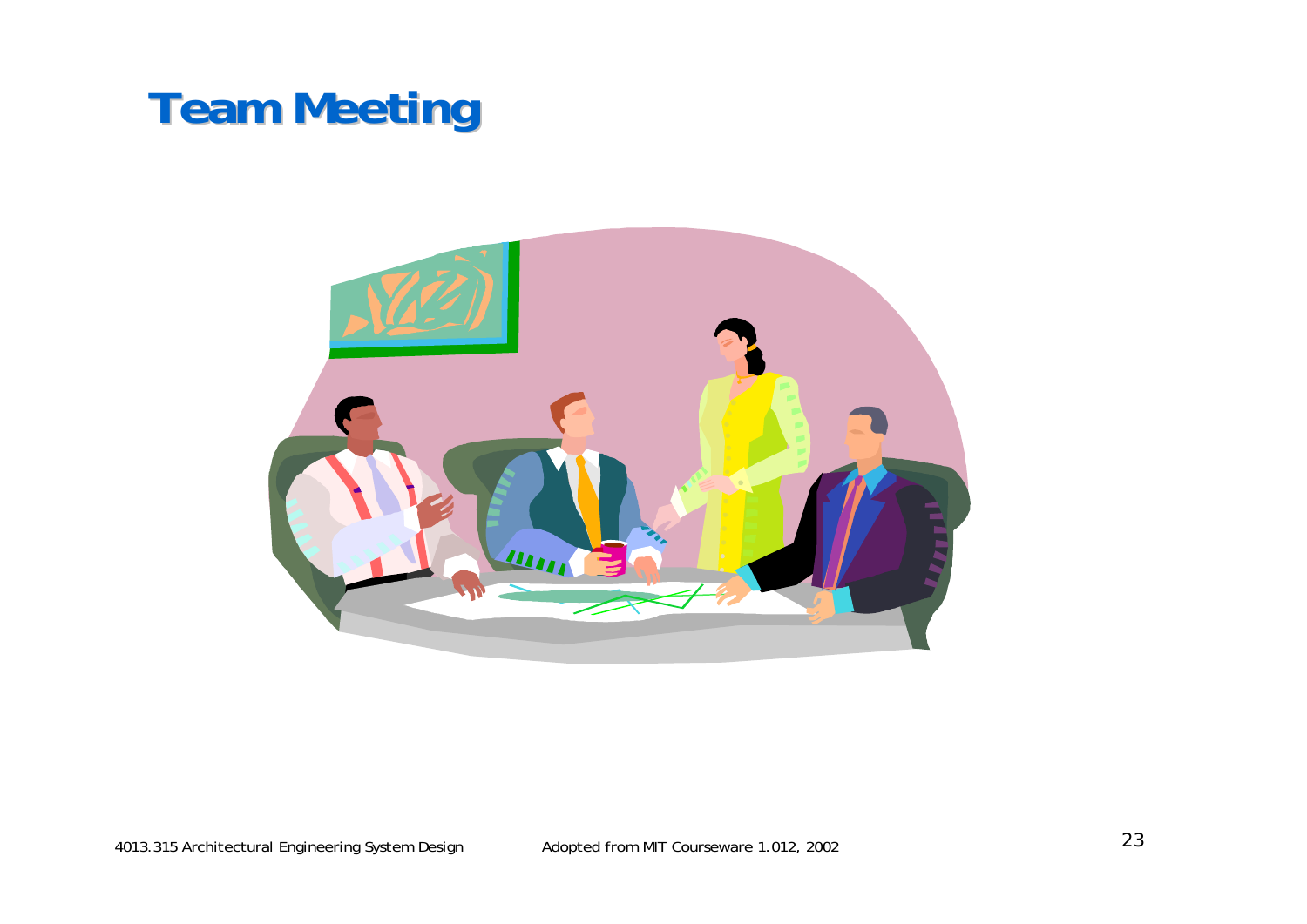### **The Design Task The Design Task**

#### *Designing a new residential cluster*

#### **Understanding the Client**

- $\blacksquare$ The newer mode of segmenting interior space
- Two-equal-zone tradition
- **Privacy of nooks and crannies**
- $\blacksquare$  Must be connected (i.e. no interior wall cut the space into completely separate spaces)
- **Must be only one entrance/exit**
- Color sensitive blue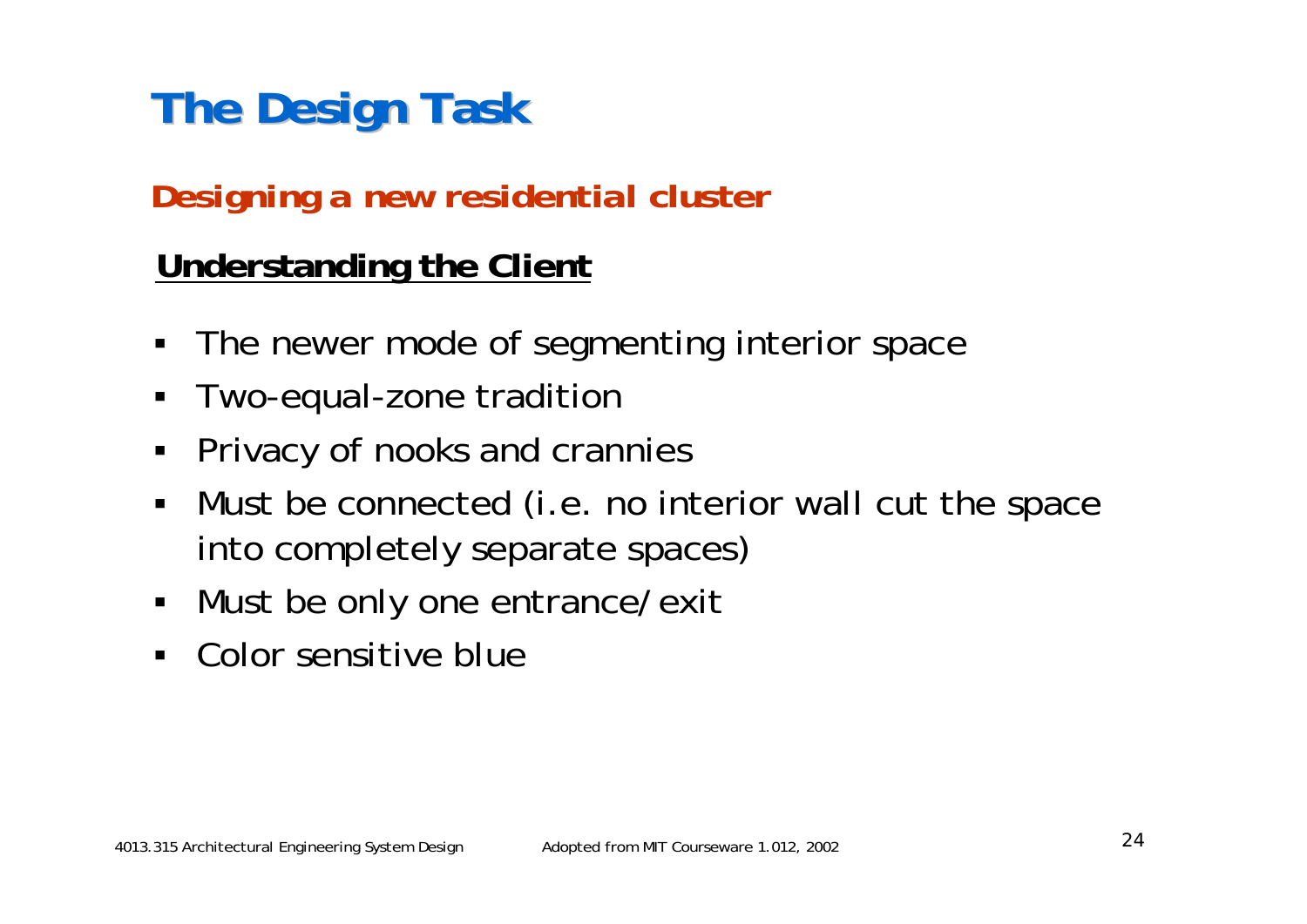#### Design Specifications

| <b>Functional Internal Area</b>    | 100 QD                |
|------------------------------------|-----------------------|
| Maximum Cool Deltas (% Total)      | 70%                   |
| Average Internal Temperature Range | $55-65$ $^{\circ}$ Nn |
| Individual Delta Temperature Range | 20-85 °Nn             |
| <b>Overhead Factor -K</b>          | 1.2                   |
| Total Budget                       | !1400.00              |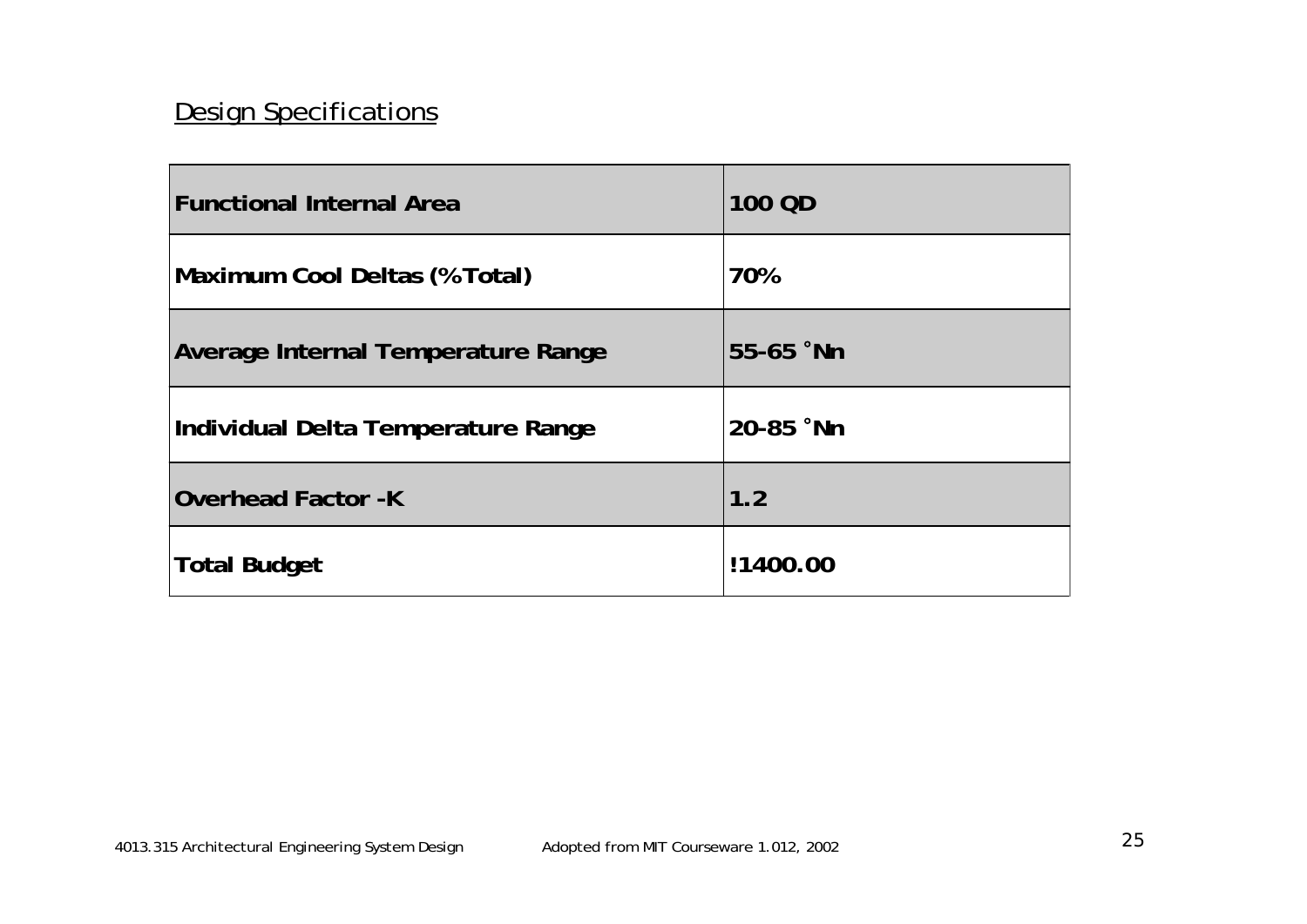### **Specialist Meeting Specialist Meeting**

*Familiarize yourself with these specifications. Then, you should be expert in your role before your team begins the design phase.*

*Refer to the handout.*

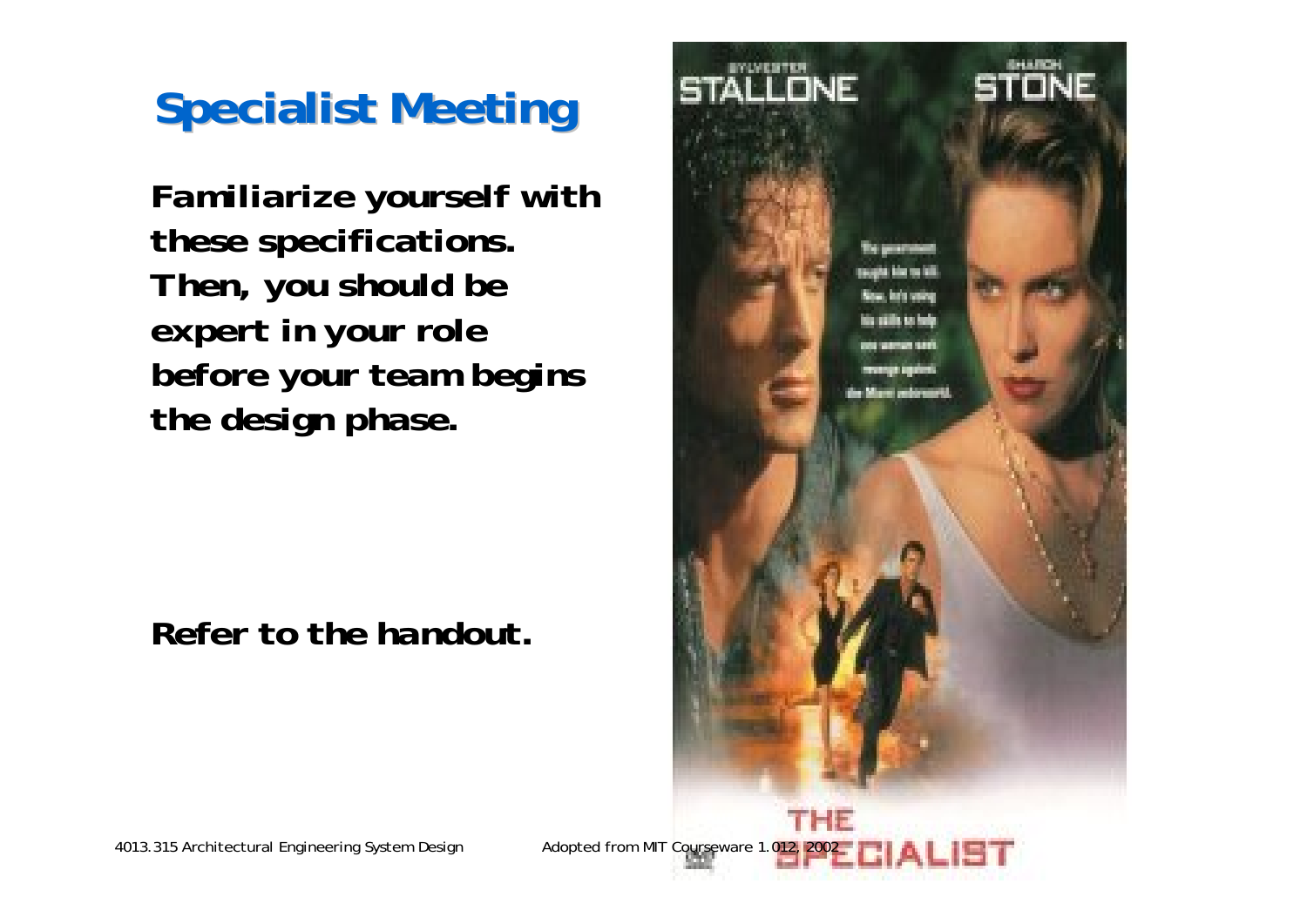### **Performance Assessment Criteria**

#### *Degree of satisfying their role in each group's task*

|                     |                                             | A                                         | B                | C             |
|---------------------|---------------------------------------------|-------------------------------------------|------------------|---------------|
| Project<br>Manager  | Time<br>(Shortest Construction<br>Duration) | 20%                                       | 30%              | 50%           |
|                     | Cost                                        | Within the 10 - 10% 110%+ over<br>budget  | over             |               |
| Thermal<br>Engineer | AIT                                         | Within the  0 - 10%   10% + over<br>range | over             |               |
|                     | <b>IDT</b>                                  |                                           |                  |               |
|                     | <b>Maximum Cool Deltas</b>                  |                                           |                  |               |
| Architect           | <b>Satisfying Functions</b>                 | Perfect                                   | Minor<br>defects | Major defects |
|                     | Layout (best)                               | 20%                                       | 30%              | 50%           |